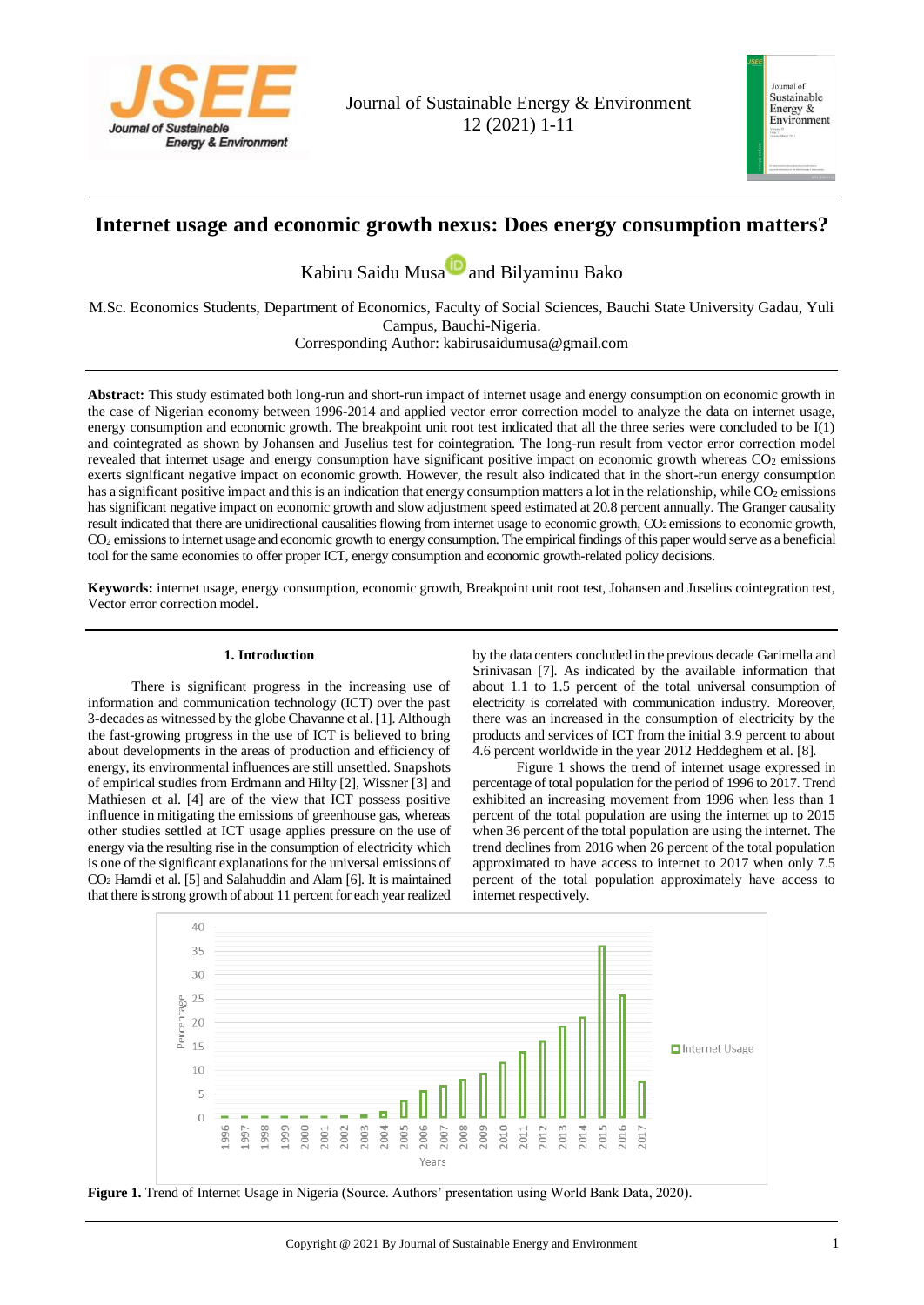The significant role played by energy in human survival and in economic activities, both as economic scale, social development as well as basic humanitarian requirement cannot be overemphasized. Thus, a nation's energy consumption per capita is considered as a significant measure for achieving economic growth and eventual development. In our today's universe, energy is considered to be beyond input of production as it is seen as a strategic product that aid in establishing the foundation for global relations, profile of global economy and politics while the circumstances under which energy is obtained and the issues acknowledged in the obtaining process directly affect the struggle both at countrywide and global levels. These situations also outline the structures of a nations' production and establish one of the key measures of essential economic series. Given all these explanations, energy is considered as one of the greatest significant problems in our today's universal race Esen and Bayrak [9].

In every advanced economy, the need for the secure access to modern energy that would support its growing prosperity and development is considered of paramount importance. Modern, higher quality and energy from reliable sources affords such services that ranges from lighting, transportation, mechanical power to communication that would also guarantee support to education, better and improve health care services, high level of income and outstanding progresses in terms of quality of life. Nations in sub-Saharan African are yet to overcome the task of energy poverty and barriers to doing so are conquerable while the benefits are achievable. In societies where there is energy poverty, the opening stage in evaluating the demand for future energy involved measuring the degree to which the population of the region lack access to modern energy and the problem is serious, as such electricity supply, use of solid biomass, deforestation and evaluation of strong social and economic effect can aid larger and improved access to modern energy delivery IEA [10].

The significant role occupied by energy as input in production process was ignored by industrialized nations following the great oil crisis of 1970s. Subsequent to this period, energy, labour and capital were jointly regarded as production factors and from there a number of energies plus energy related studies started growing and these studies discourse only problems related to energy from different points of view. Some of these studies that are presented in economic literature considered energy as a problem of technical perspective, therefore, adopting that by existing technologies improvement or replacing with new technologies, it is likely to encounter greater demands for energy of nowadays when related with those of the past even though with the same volume of energy utilized by the economies in production or by humans in their everyday activities Kavrakoğlu; Mankiw; Krugman and Wells [11-13].

After this great oil crisis of 1970s, the connection between economic growth and consumption of energy turned out to be a general investigating topic in both empirical and theoretical studies in addition to one of the key subjects of discussion in economic literature. For instance, some of the empirical examinations revealed that consumption of energy contributed to the nation's economic Stern; Shiu and Lam; Altinay and Karagol; Odhiambo; Apergis and Payne; Iyke [14-19] and Akarca and Long [20]. The supporters of this positive relationship between consumption of energy and economic growth regarded it as "growth hypothesis" in economic literature alongside group of empirical evidence that oppose this argument and proposed that the role of energy is negligible or even neutral in economic growth and planned their assumption under the name "neutrality assumption" which according to this assumption any strategies aiming at reducing the consumption of energy has no effect on economic growth Yu and Hwang; Chang; Hondroyiannis; Ozturk [21-24].

Figure 2 indicated the graphical relationship between consumption of energy and economic growth for sample period spanning 1996-2014. The trends indicated an increasing movement from the first period of 1996 to the last period of 2014. But the increasing movement in the trend of economic growth is greater than that of the energy consumption.

### **1.1 Literature Review**

The review of literature in this study is divided into two categories. The first category is concerned with the connection between internet usage and economic growth while the second category is centered on the economic growth and energy consumption relationship.

#### **1.1.1 Literature on Internet Usage and Economic Growth**

Cho et al. [25] showed in their investigation for the effect of ICT investment on the consumption of energy, the outcome of their investigation indicated that in the service and manufacturing sectors, investment in ICT increased the level of electricity consumption and the total results is in line with the fact that rise in the use of ICT led to rise in energy efficiency. Sadorsky [26] reported that the use of ICT has caused an increased in the consumption of electricity in the case of emerging nations when he investigated the connection between the use of ICT and electricity consumption in the case of the emerging economies by applying dynamic panel approach. Moyer and Hughes [27] examined the effect of ICT on carbon dioxide emissions using time series data and the result of the investigation revealed that ICT has the potential to decline carbon dioxide emissions for over 50 years' time and they recommended the incorporation of pricing of universal carbon into the policy of ICT.



**Figure 2.** Trends of Economic Growth and Energy Consumption in Nigeria (Source. Authors' presentation using World Bank Data, 2020).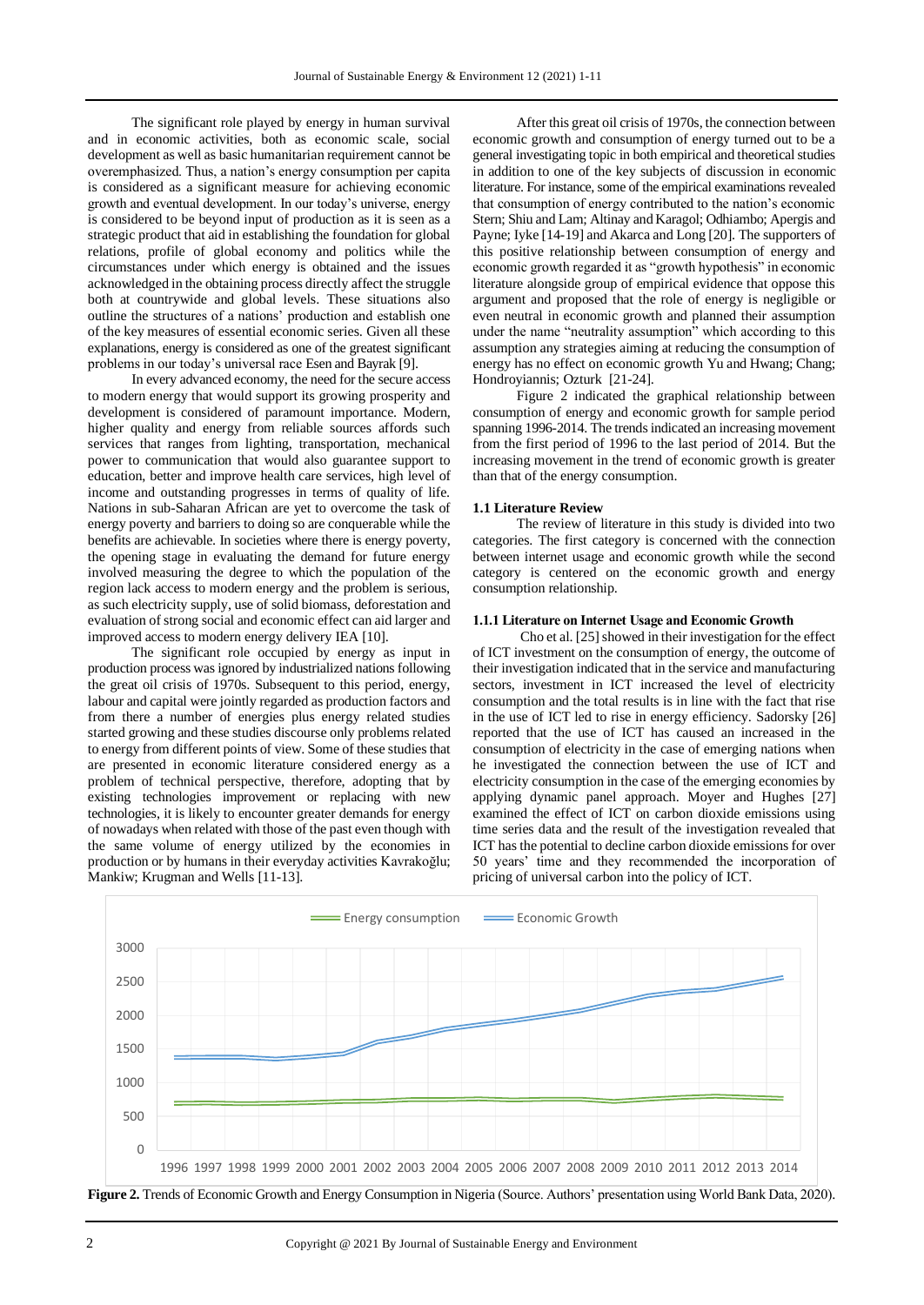In the case of 77 developed and developing nations for the period spanning 2000 to 2013, Al-Mulali et al. [28] studied the effect of internet retailing on the level of carbon dioxide emissions and their result of the study from the panel method revealed that economic growth, electricity consumption, trade openness and urbanization are the key drivers of carbon dioxide emissions in general from the case studies. Again, internet retailing has negative and significant influence on carbon dioxide emissions in the case of developed nations but internet retailing has not significantly signed on carbon dioxide emissions in the developing nations. In a similarly investigation carried out by Zhang and Liu [29] on the effect of ICT industry on carbon dioxide emissions for the sample period of 2000 to 2010 in the case of the Chinese economy, the empirical result indicated that via efficiency energy gains, the ICT use has decreased the level of carbon dioxide emissions within the study period. Funk [30] maintained that there exist a significant ICT enabled carbon dioxide emissions reduction possibilities in the transportation sector of the economy whereas with general GPS usage, smart phones together with other connected devices all in the public transportation sector can possibly contribute towards saving energy. In a study done by Ishida [31] on the impact of ICT on economic growth and energy consumption in the case of Japanese economy reported that there may be possible decrease in the energy consumption through gains in energy efficiency from the use of ICT.

#### **1.1.2 Literature on Energy Consumption and Economic Growth**

The second section of the literature review focused on the connection between economic growth and consumption of energy in different parts of the world. Studies have revealed that there are conflicting findings regarding the relationship between energy consumption and economic growth [32].

For instance, the pioneer work of Kraft and Kraft [33] who documented a report regarding the connection between economic growth and energy consumption in the case of the United States from 1947 to 1974 and immediately after their famous work, numerous empirical studies started flowing with different approaches of investigation. Acaravci and Ozturk [34] studied the connection between economic growth, CO<sub>2</sub> emissions and energy consumption from 1960 to 2005 using 19-European member countries and applied ARDL and Granger causality techniques. Their result indicated long-run relationship between the series and one-way causality flowing among the series in the 7 member nations. In their investigation for the long-run causal connections between energy consumption (renewable and nonrenewable) with economic growth for the study period spanning 1980-2009, Tagcu et al. [35] applied ARDL model and causality test in order to determine the long-run and causal relationships among the interest series. The result revealed that both renewable and non-renewable energy consumption have no effect on economic growth. But the causality result indicated that the causal relationships depend on whether the production function is augmented or it is based on the classical production function.

In investigating the effect of crude oil price volatility on economic growth of Nigeria for the period of 1970 to 2010, Oriakhi and Osaze [36] utilized VAR approach in achieving the aim of the investigation. The empirical result indicated that volatility in crude oil price effects the real exchange rate, imports and government expenditure but real money supply, inflation and real economic growth were indirectly affected by the volatility in crude oil price via government expenditure. In the case of Brics nations, Sebri and Ben-Salha [37] examined the correlation among economic growth, consumption of renewable energy, emissions of carbon dioxide and trade openness for the sample period of 1970-2010. In analyzing the data for empirical result, ARDL and VECM techniques were applied. The outcome of the

investigation indicated an existence of long-run connection among the series and the VECM outcome indicated that there is a two-way causality running from consumption of renewable energy to economic growth. By considering the case of 7-Central American nations for the period spanning 1980-2010, Apergis and Payne [38] studied the association existing between renewable energy consumption, emissions of carbon dioxide and fossil fuel prices. Their outcome revealed that there is an existence of the long-run connection among these series and that all the series exhibit positive and significant relationship with each other.

In modeling the connection existing between the electricity generation from various forms of renewable sources in the case of 20-OECD nations for the sample period of 1990-2008, Ohler and Fetters [39] revealed that there is an evidence of cointegration relationship among the series as indicated by the panel Pedroni test for cointegration and also there is an existence of two-way hypothesis between hydroelectricity and economic growth in the short-run period. In his investigation for the effect of crude oil price fluctuation on the Nigerian economic growth for the 1970-2014 periods, Ebele [40] applied the framework of aggregate demand together with Engel-Granger cointegration test in analyzing the data on the interest series for the purpose of realizing the sole objective. The outcome revealed that crude oil fluctuation exerts an unfavorable effect on the Nigerian economy even though crude oil revenue and reserves have significant positive effects on the Nigerian economy. In the case of net crude oil exporting nations and by considering the sample period of 1980 to 2012 and applied panel cointegration test for the existence of long-run relationship among the interest variables, Kahia et al. [41] examined the connection existing between energy consumption from renewable source and their empirical outcome indicated that there is an existence of cointegration relationship among the interest variables.

By considering the case of Egyptian economy for the sample period of 1989 to 2013, Khodeir [42] studied the relationship between electricity generation from renewable source and unemployment rate with the aid of ARDL approach in analyzing the data. The outcome revealed that there is an existence of inverse connection between electricity generation from renewable source and unemployment rate in the short-run period. Amri [43] in their investigation for the connection between economic growth and consumption of energy in two consecutive forms that include consumption of energy from non-renewable source and consumption of energy from renewable source applied ARDL approach and their empirical outcome revealed that there is no existence of cointegration among economic growth and energy consumption from renewable source but there is cointegration among economic growth and energy consumption from nonrenewable source. The outcome further showed that two-way causality exists which flows from non-renewable energy consumption source to economic growth in the two periods alongside one-way causality from nonrenewable energy consumption to economic growth in the longrun. In the case of Azerbaijan for the sample period of 1990-2015, Mukhtarov et al. [44] explored the causal connection among consumption of energy and economic growth and applied causality test using Toda and Yamamoto technique within the VAR framework in the exploration process. The outcome showed that there is an existence of two-way causality from energy consumption and economic growth in the long-run.

In the case of South African economy, Khobai and Le Roux [45] studied the connection between the energy consumption from renewable source and economic growth for the sample period of 1990 to 2014. After reporting the existence of cointegration relationship among the series, the authors want ahead to show that there is an existence of one-way causality flowing from the renewable energy consumption to economic growth and from economic growth to renewable energy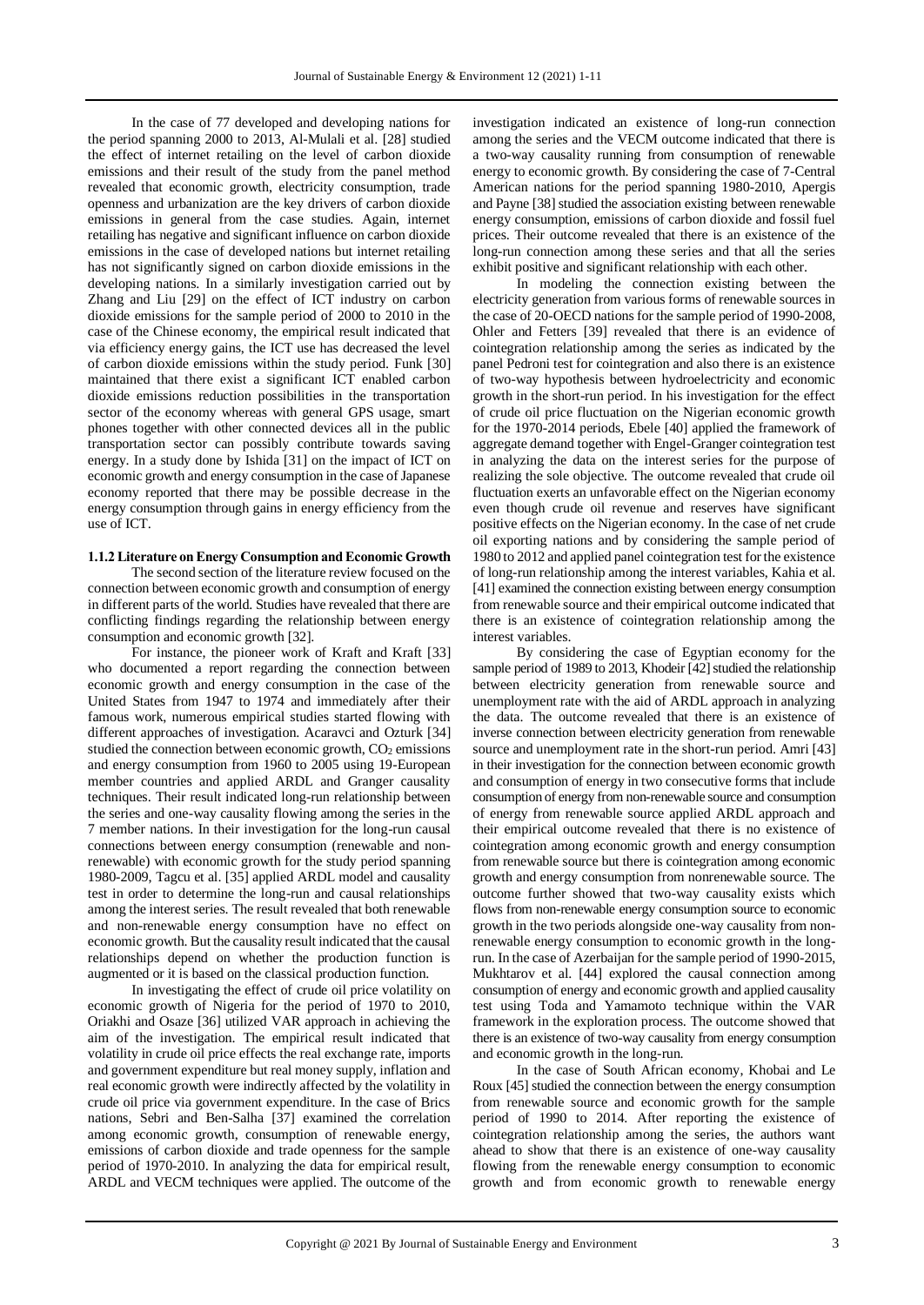consumption in the long-run and short-run respectively. Akalpler and Nuhu [46] result through VECM approach showed that price of crude oil and real effective exchange rate exerts positive influence on economic growth of the case study while inflation and government expenditure had significant negative effect on economic growth. Again, causality runs from crude oil price to economic growth and exchange rate whereas inflation was granger caused by exchange rate. The VDC outcome showed that fluctuation in crude oil price is the source of deviation in exchange rate and economic growth while major source of variation in inflation is exchange rate and crude oil price in their study for the effect of fluctuation in crude oil price on economic growth from 1981 to 2015. Ahmad et al. [47] showed that economic growth and energy consumption are the key drivers of carbon dioxide emissions for the period of 1971 to 2013 after recognizing the long-run relationship between the interest variables using bounds test result in the ARDL framework. Result from Granger causality test revealed that there exist unidirectional causality running from economic growth to carbon dioxide emissions in the case of Chinese economy.

In modeling the effect of renewable energy consumption on unemployment in the case of South African economy Khobai et al. [48] considered the time series data for the period of 1991 to 2014 and applied ARDL approach to analyze the data. The outcome revealed that renewable energy consumption exerted significant negative influence on unemployment rate in the longand-short runs, the outcome showed an insignificant relationship among the variables. In their investigation for the existing relationship between economic growth, energy consumption, foreign direct investment and environmental pollution in the case of 6 sub-Saharan African nations for the 1980-2014 period and utilized panel ARDL in achieving the key objective, Ssali et al. [49] reported that there is two-way causality between energy use and carbon dioxide emissions in the short-run with one-way causality between energy use and  $CO<sub>2</sub>$  emissions while from  $CO<sub>2</sub>$ emissions to foreign direct investment in the long-run. According to Musa and Maijama'a [50], economic growth and energy consumption had exerted significant positive influence while crude oil price has significant negative influence on environmental pollution in the two periods when they applied ARDL approach to investigates the impact of economic growth and energy consumption in the case of Nigerian economy for the sample period of 1981 to 2014. In another development, Musa and Maijama'a [51] examined the association between renewable energy consumption and unemployment in the case of Nigerian economy for the period of 1991 to 2015 through the application of T-Y causality procedure and the result showed that bidirectional causality flows from consumption of renewable energy to unemployment, foreign direct investment to consumption of renewable energy, investments to consumption of renewable energy, private sector credit to investments alongside one-way causalities from investments to unemployment and private sector credit to unemployment.

From literature and to the best of our knowledge studies related to the current study are scarce in the case of Nigerian economy. Thus, this paper stands to investigate the impact of internet usage and energy consumption on economic growth of Nigeria using vector error correction model and Granger causality test.

#### **2***.* **Methodology**

This paper explored the connection existing among energy consumption, internet usage and economic growth in the case of Nigerian economy between the period of 1996-2014. The choice of this study period was highly influenced by the availability of data on the explained and explanatory variables. Data on all the interest variables were extracted from the database of World Development Indicators (WDI) of World Bank and the variables included are economic growth (measured as GDP per capita, constant 2010 US\$); Energy consumption (measured as energy use, kg of oil equivalent per capita); Internet usage (measured as individuals using the internet, % of population); CO<sup>2</sup> emissions (measured as metric tons per capita). But before conducting the empirical investigation, we have taken the natural logarithm of all the variables in order to reduce the possible occurrence of serial correlation and heteroscedasticity problems Musa et al. [52] and Musa et al. [53] and to achieve linearity assumption. In order to derive the empirical model connecting the dependent and independent series, we have employed the production function equation given as:

$$
Q = f(L, K) \tag{1}
$$

Where Q represent the total outputs and is replace by economic growth  $(EG_t)$ ; Labour is given by L and is replaced with internet usage (IU<sub>t</sub>); capital is represented by K and it will be replaced by energy consumption  $(EC_t)$  and the level of  $CO_2$  emissions is introduce in the model as a control variable. The modified empirical model is given in Equation (2).

$$
EG_i = f(IU_i, EC_i, CO_{2i})
$$
\n<sup>(2)</sup>

The functional form given in Equation (2) is transformed into econometric model by adding stochastic error term to capture the effects of other factors that influence economic growth apart from internet usage and energy consumption that were not included in the model as offered in Equation (3).

$$
\ln EG_{t} = \theta_{0} + \theta_{1} \ln IU_{t} + \theta_{2} \ln EC_{t} + \theta_{3} \ln CO_{2t} + \mu_{t}
$$
 (3)

Where sign of natural logarithmic is denoted by  $ln$ ;  $\theta_0$  denote the drift parameter;  $\theta_1$ .... $\theta_3$  represents the explanatory variables coefficients to be estimated; economic growth is represented by  $EG_t$ ; IU<sub>t</sub> represent internet usage; EC<sub>t</sub> represent energy consumption; CO2t represent carbon dioxide emission and white noise is given by  $\mu_t$ .

After estimating the ordinary least squares in Equation (3), we continue to determine the levels of integration of our series and determine the number of times a variable must be differentiated to attained stationarity level via unit root test. In this search, we have utilized the breakpoint unit root test because of its power to overcome the problem of structural breaks in the series. A major requirement to cointegration is that the variables need to be at the same levels of integration. This requirement is confirmed with the aid of breakpoint unit root test and the test is done using level forms and first difference forms with constant and with constant and trends on each while the suitable number of lags is selected based on Schwarz information criterion (SIC).

After knowing the unit root result or the level of integration of our variables, we employed Johansen and Juselius [54] test for cointegration and the VECM model. The Johansen test for cointegration is the approach of maximum livelihood for cointegration determination in a vector autoregressive (VAR) model with single reason of discovery a linear mixture which is most stationary through depending on the association among the matrix rank and its eigenvalues counterpart.

Opening with the VAR framework and for easy explanation, we let  $X_t$  to be a vector of  $I(1)$  series offered in the Equation (4):

$$
X_{t} = A_{t} X_{t-1} + A_{t} X_{t-2} + \dots \dots A_{n} X_{t-n} + \mu_{t}
$$
\n<sup>(4)</sup>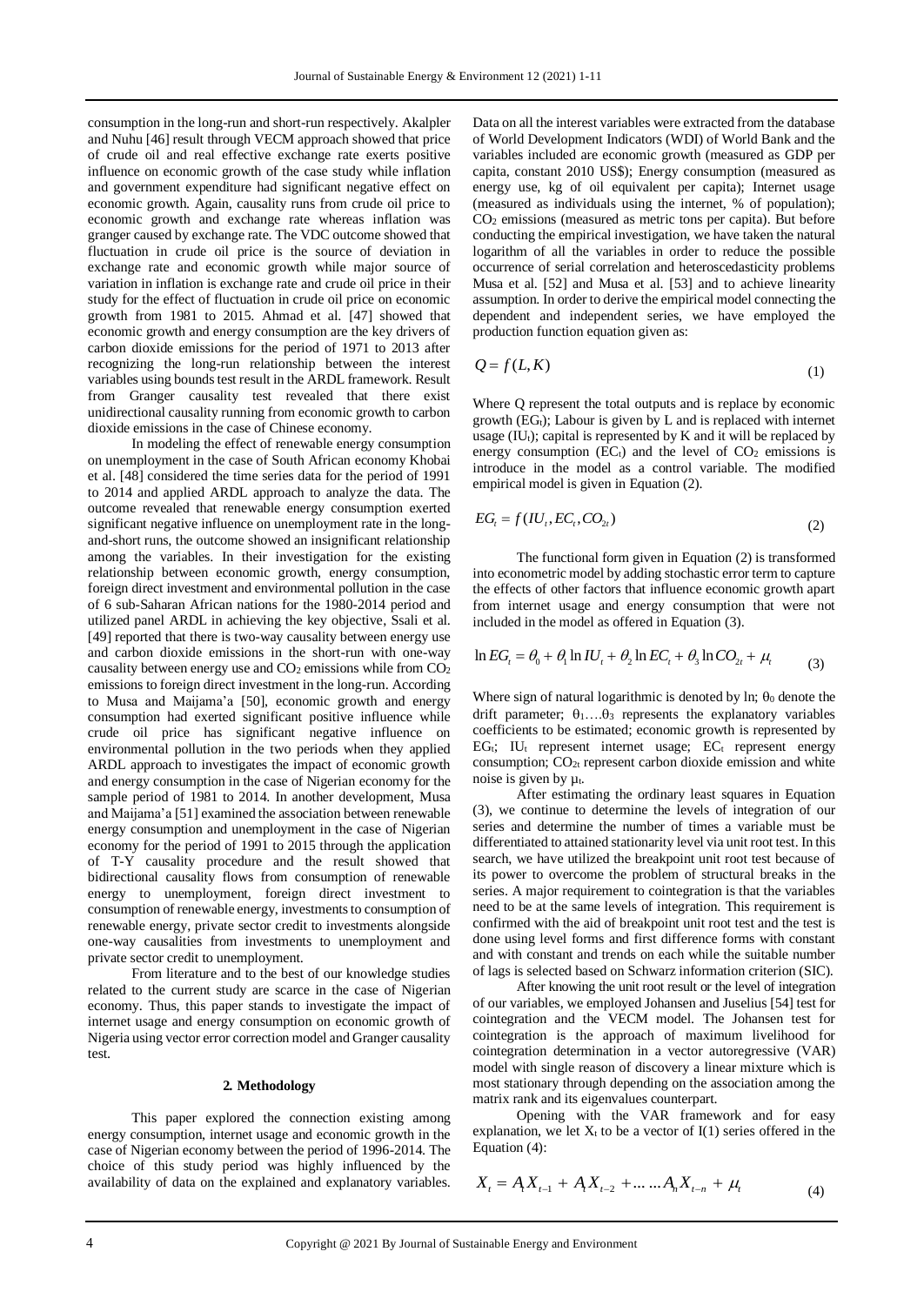$$
\sum_{i=1}^k A-I
$$

Here  $n \times 1$  is given by the  $i=1$ and *μ<sup>t</sup>* respectively. Remodeling Equation (4) gives Equation (5):

$$
\Delta X_{t} = \sum_{i=1}^{k-1} \Gamma_{i} X_{t-i} + \prod X_{t-i} + \mu_{0} + \varepsilon_{t}
$$
  

$$
\prod_{i=1}^{k} \Gamma_{i} X_{t-i} + \mu_{0} + \varepsilon_{t}
$$
  

$$
\prod_{i=1}^{k} A - I \qquad \qquad \Gamma_{i} = -\sum_{i=i+1}^{k} A_{i}
$$
 (5)

and  $\sum_{j=i+1}^{i}$ 

Where  $i=1$  $\prod = \sum_{i=1} A -$ 

There is  $n \times 1$  matrix and  $\alpha$  and  $\beta$  each with a c rank such that  $\Pi = \alpha \beta' X_t$  and  $\beta' X_t$  matrices are stationary. This possible only if the reduced  $c < n$  rank where the number of cointegration equation is given by c, adjusted parameters are given by  $\alpha$  and each of  $\beta$  in the VECM framework and the cointegrating vectors.

Based on the suggestion given by Johansen [55] regarding the trace and maximum eigenvalues in examining the statistical significance and the reduced matrix rank of П, these tests are given in Equations (6) and (7):

$$
J_{\text{trace}} = -M \sum_{j=c+1}^{n} \ln(1 - \hat{\delta}_i)
$$
 (6)

$$
J_{\text{max}} = -M \ln(1 - \hat{\delta}_{c+i}) \tag{7}
$$

Here the number of observations is given by M and  $\hat{\delta}_i$ represent the largest number of observations given as ith.

As claim by Johansen and Julieus the trace statistic tests the H<sub>0</sub> of c cointegrating connection as against the H<sub>a</sub> of n cointegrating vectors and n represent the amount of series in the model. Equally, the eigenvalue maximum tests the  $H_0$  of c cointegrating vectors against the H<sup>a</sup> of c+1 cointegrating vectors. The critical values which are offered by the Johansen and Julieus and Osterwald-Lenum [56] are conveyed by the econometric software such as Eviews 10 which is used in all the estimation process in this paper.

After examining the cointegration connection among the series, the paper continues to estimate the subsequent vector error dynamics alongside the short-run error correction (ECM) model and the VECM is specified from Equations (8) to (12).

$$
\Delta \ln EG_{t} = \theta_{0} + \sum_{j=1}^{k} \phi_{j} \ln EG_{t-j} + \sum_{j=0}^{k} \chi_{1} \ln IU_{t-j} + \sum_{j=0}^{k} \mathcal{G}_{j} \ln EC_{t-j} + \sum_{j=0}^{k} \delta_{j} \ln CO_{2t-j} + \varpi ECT_{t-1} + \varepsilon_{1t}
$$
\n(8)

$$
\Delta \ln IU_{t} = \mathcal{G}_{0} + \sum_{j=0}^{k} \mathcal{G}_{1} \Delta \ln EG_{t-j} + \sum_{j=1}^{k} \mathcal{G}_{2} \Delta \ln IU_{t-j} + \sum_{j=0}^{k} \mathcal{G}_{2} \Delta \ln EC_{t-j} + \sum_{j=0}^{k} \mathcal{G}_{3} \Delta \ln CO_{2t-j} + \pi ECT_{t-1} + \varepsilon_{3t}
$$
(9)

$$
\Delta \ln EC_{t} = \delta_{0} + \sum_{j=0}^{k} \delta_{1} \Delta \ln EG_{t-j} + \sum_{j=0}^{k} \delta_{2} \Delta \ln IU_{t-j} + \sum_{j=1}^{k} \delta_{3} \Delta \ln EC_{t-j} + \sum_{j=0}^{k} \delta_{4} \Delta \ln CO_{2t-j} + \psi ECT_{t-1} + \varepsilon_{4t}
$$
 (10)

$$
\Delta \ln CO_{2t} = \theta_0 + \sum_{j=0}^{k} \delta_1 \Delta \ln EG_{t-j} + \sum_{j=0}^{k} \delta_2 \Delta \ln IU_{t-j} + \sum_{j=0}^{k} \delta_3 \Delta \ln EC_{t-j} + \sum_{j=1}^{k} \delta_4 \Delta \ln CO_{2t-j} + \nu ECT_{t-1} + \varepsilon_{5t}
$$
 (11)

Where the coefficient of error correction term which is gotten from the cointegrating vector and measures the response influence or the adjustment speed toward long-run equilibrium following a shock from economic growth, internet usage, energy consumption and  $CO<sub>2</sub>$  emissions in Equations (8), (9), (10) and

(11) as represented by 
$$
\overline{\omega}
$$
,  $\partial$ ,  $\pi$ ,  $\psi$  and  $\upsilon$ , white noise is

represented by  $\epsilon_1$ ... $\epsilon_5$  as all other variables maintain their normal descriptions given in the previous equations.

The technique of Granger causality was propounded by Granger [57] and for instance, if the dependent variable says  $EG_t$ granger caused one independent variable say energy consumption given as  $EC_t$  then it implies that  $EG_t$  can be projected with greater certainty through the past values of  $EC<sub>t</sub>$  as all other things been equal. In that case, we estimate the granger causality using the VAR model as given in the system equations from (12) to (15):

After examining the cointegration connection among the  
series, the paper continues to estimate the subsequent vector error  
correction model (VECM) which consists of both long-run  

$$
\ln EG_{t} = \beta_{0} + \sum_{j=1}^{k} \beta_{1} \ln EC_{t-j} + \sum_{j=0}^{k} \beta_{2} \ln IU_{t-j} + \sum_{j=0}^{k} \beta_{3} \ln CO_{2t-j} + \sum_{j=0}^{k} \beta_{4} \ln EG_{t-j} + \varepsilon_{1t}
$$
 (12)

$$
\ln EG_{t} = \beta_{0} + \sum_{j=1}^{k} \beta_{1} \ln EC_{t-j} + \sum_{j=0}^{k} \beta_{2} \ln IU_{t-j} + \sum_{j=0}^{k} \beta_{3} \ln CO_{2t-j} + \sum_{j=0}^{k} \beta_{4} \ln EG_{t-j} + \varepsilon_{1t}
$$
\n
$$
\ln EC_{t} = \varphi_{0} + \sum_{j=1}^{k} \varphi_{1} \ln EG_{t-j} + \sum_{j=0}^{k} \varphi_{2} \ln IU_{t-j} + \sum_{j=0}^{k} \varphi_{3} \ln CO_{2t-j} + \sum_{j=0}^{k} \varphi_{4} \ln EC_{t-j} + \varepsilon_{2t}
$$
\n
$$
\ln IU_{t} = \gamma_{0} + \sum_{j=1}^{k} \gamma_{1} \ln EG_{t-j} + \sum_{j=0}^{k} \gamma_{2} \ln EC_{t-j} + \sum_{j=0}^{k} \gamma_{3} \ln CO_{2t-j} + \sum_{j=0}^{k} \gamma_{4} \ln IU_{t-j} + \varepsilon_{3t}
$$
\n
$$
(14)
$$

$$
\ln EC_{t} = \varphi_{0} + \sum_{j=1} \varphi_{1} \ln EG_{t-j} + \sum_{j=0} \varphi_{2} \ln IU_{t-j} + \sum_{j=0} \varphi_{3} \ln CO_{2t-j} + \sum_{j=0} \varphi_{4} \ln EC_{t-j} + \varepsilon_{2t}
$$
\n
$$
\ln IU_{t} = \gamma_{0} + \sum_{j=1}^{k} \gamma_{1} \ln EG_{t-j} + \sum_{j=0}^{k} \gamma_{2} \ln EC_{t-j} + \sum_{j=0}^{k} \gamma_{3} \ln CO_{2t-j} + \sum_{j=0}^{k} \gamma_{4} \ln IU_{t-j} + \varepsilon_{3t}
$$
\n
$$
\ln CO_{2t} = \alpha_{0} + \sum_{j=1}^{k} \alpha_{1} \ln EG_{t-j} + \sum_{j=0}^{k} \alpha_{2} \ln EC_{t-j} + \sum_{j=0}^{k} \alpha_{3} \ln IU_{t} + \sum_{j=0}^{k} \alpha_{4} \ln CO_{2t-j} + \varepsilon_{4t}
$$
\n(15)

$$
\ln IU_{t} = \gamma_{0} + \sum_{j=1} \gamma_{1} \ln E G_{t-j} + \sum_{j=0} \gamma_{2} \ln E C_{t-j} + \sum_{j=0} \gamma_{3} \ln C O_{2t-j} + \sum_{j=0} \gamma_{4} \ln I U_{t-j} + \varepsilon_{3t}
$$
\n
$$
\ln C O_{2t} = \alpha_{0} + \sum_{j=1}^{k} \alpha_{1} \ln E G_{t-j} + \sum_{j=0}^{k} \alpha_{2} \ln E C_{t-j} + \sum_{j=0}^{k} \alpha_{3} \ln I U_{t} + \sum_{j=0}^{k} \alpha_{4} \ln C O_{2t-j} + \varepsilon_{4t}
$$
\n(15)

From the Equations  $(12)$ ,  $(13)$ ,  $(14)$  and  $(15)$  above we test

$$
H_0: \sum_{j=1}^k \beta_j = 0 \quad H_0: \sum_{j=1}^k \varphi_j = 0 \quad H_0: \sum_{j=1}^k \gamma_j = 0 \quad H_0: \sum_{j=1}^k \alpha_j = 0
$$

respectively. We reject each H<sub>0</sub> if the computed F-statistic is greater than the critical value at a reasonable significance level otherwise we do not reject H<sub>0</sub>. Rejecting the H<sub>0</sub> in Equation (12) implies that internet usage and energy consumption Granger caused economic growth and that past values of the formers significantly predict economic growth. Similarly, rejecting  $H_0$  in Equation (12) also implies that economic growth Granger causes internet usage and energy consumption as such the past values of economic growth could be used to predict internet usage and energy consumption in question and the same applies to all the remaining equations.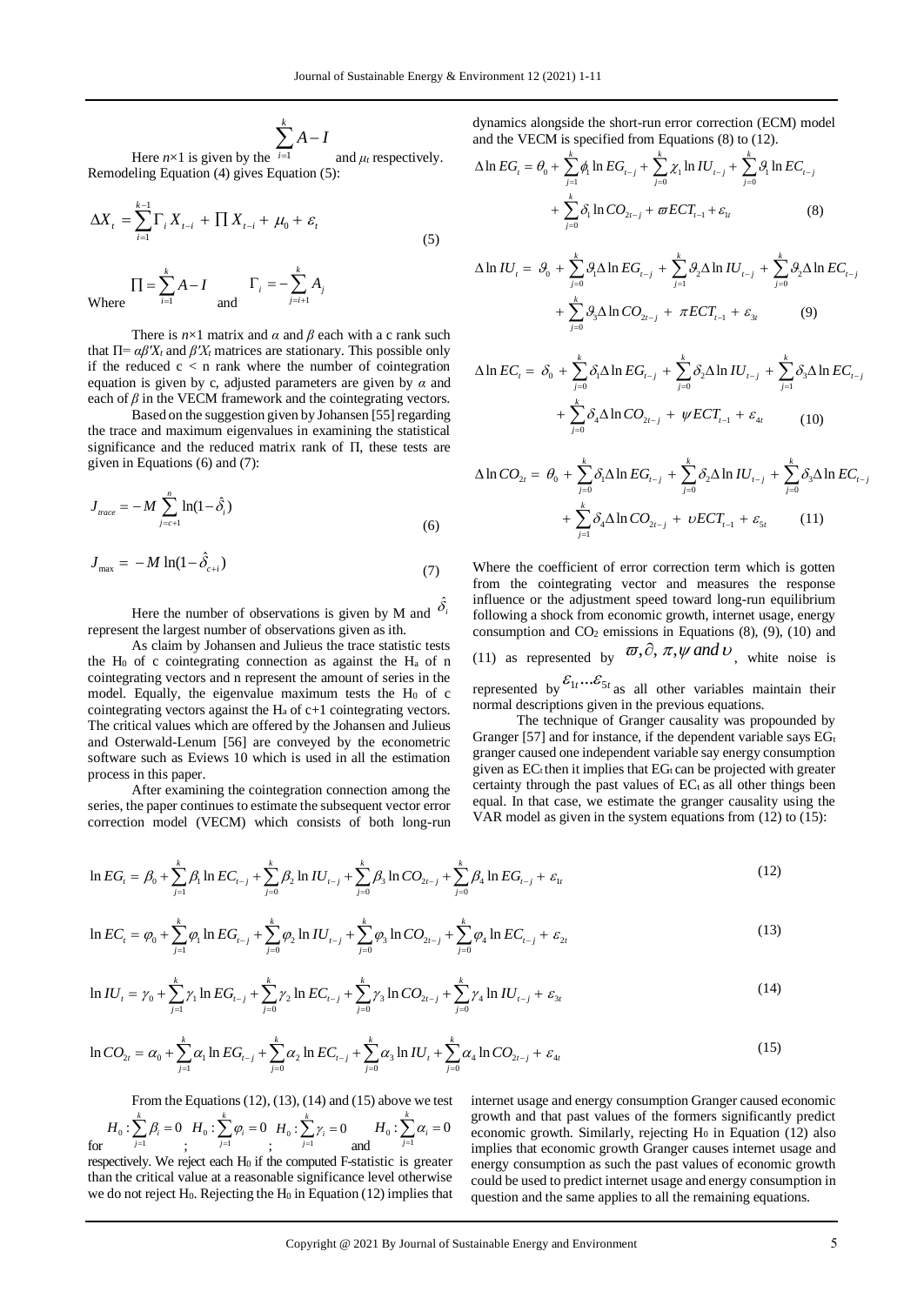## **3. Results and Discussion**

The analysis of the variables kicked off with the trend graphical illustrations of economic growth, internet usage, energy consumption and the level of  $CO<sub>2</sub>$  emissions for the sample period of 1990 to 2014 in the case of the Nigerian economy. The trends of economic growth and that of internet usage exhibited an upward movement while the trends of  $CO<sub>2</sub>$  emissions and energy consumption shows fluctuating movement at an increasing rate. These graphical illustrations given in Figure 3 for all the four variables indicated how connected these series are to each other within the sample study period.

As shown in Table 1, the average value of economic growth is 1866.320; internet usage is 6.161 percent; energy consumption is 738.331 kg of oil equivalent;  $0.624$  is for  $CO<sub>2</sub>$  emissions. The maximum values in the series include 2563.900 for economic

growth; 21.000 for internet usage; 798.630 for energy consumption and  $0.808$  for  $CO<sub>2</sub>$  emissions while the corresponding minimum values are economic growth 1350.984; internet usage 0.008; energy consumption  $687.507$  and  $CO<sub>2</sub>$  emissions 0.326. The standard deviation values show the amount of variability in the series. The p-values of all the Jarque-Bera coefficients are insignificant thereby confirming the existence of normality among the interest series. Hence, economic growth and internet usage have positive skewness  $coefficients$  while energy consumption and  $CO<sub>2</sub>$  emissions have negative skewness. Moreover, economic growth and internet usage are positively skewed while energy consumption and  $CO<sub>2</sub>$  emissions are negatively skewed. The correlation coefficients reported in the lower part of the Table 1 indicated that all the values are within the bench mark of 0.80 which signifies that there is absence of multicollinearity problem among our series Pordan [58].

|                              |                                                                                                                                                                                                                                                                                                  | <b>Table 1.</b> Descriptive Statistics and Correlation Analysis. |                |                  |                 |                 |
|------------------------------|--------------------------------------------------------------------------------------------------------------------------------------------------------------------------------------------------------------------------------------------------------------------------------------------------|------------------------------------------------------------------|----------------|------------------|-----------------|-----------------|
| <b>Series</b>                | Mean                                                                                                                                                                                                                                                                                             | <b>Minimum</b>                                                   | <b>Maximum</b> | <b>SD</b>        | JВ              | <b>Skewness</b> |
| $EG_t$                       | 1866.320                                                                                                                                                                                                                                                                                         | 1350.984                                                         | 2563.900       | 423.306          | 1.587 [0.452]   | 0.169           |
| $\text{IU}_\text{t}$         | 6.161                                                                                                                                                                                                                                                                                            | 0.008                                                            | 21.000         | 7.102            | 2.482 [0.288]   | 0.822           |
| $EC_{t}$                     | 738.331                                                                                                                                                                                                                                                                                          | 687.507                                                          | 798.630        | 32.398           | $0.784$ [0.675] | $-0.025$        |
| CO <sub>2t</sub>             | 0.624                                                                                                                                                                                                                                                                                            | 0.326                                                            | 0.808          | 0.164            | 3.349 [0.187]   | $-0.977$        |
|                              | $EG_t$                                                                                                                                                                                                                                                                                           | $\mathop{\rm IU}\nolimits_{\mathfrak{t}}$                        | $EC_{t}$       | CO <sub>2t</sub> |                 |                 |
| $EG_t$                       |                                                                                                                                                                                                                                                                                                  |                                                                  |                |                  |                 |                 |
| $\mathop{\rm IU_r}\nolimits$ | 0.344                                                                                                                                                                                                                                                                                            |                                                                  |                |                  |                 |                 |
| $EC_{t}$                     | $-0.491$                                                                                                                                                                                                                                                                                         | $-0.143$                                                         |                |                  |                 |                 |
| CO <sub>2t</sub>             | 0.236                                                                                                                                                                                                                                                                                            | 0.243                                                            | 0.699          |                  |                 |                 |
|                              | $\mathbf{M}$ and $\mathbf{M}$ and $\mathbf{M}$ and $\mathbf{M}$ and $\mathbf{M}$ and $\mathbf{M}$ and $\mathbf{M}$ and $\mathbf{M}$ and $\mathbf{M}$ and $\mathbf{M}$ and $\mathbf{M}$ and $\mathbf{M}$ and $\mathbf{M}$ and $\mathbf{M}$ and $\mathbf{M}$ and $\mathbf{M}$ and $\mathbf{M}$ and |                                                                  |                |                  |                 |                 |

Note. Values in  $\lceil \cdot \rceil$  are the p-values.



Figure 3. Trends of economic growth, internet usage, CO<sub>2</sub> emissions and energy consumption in Nigeria.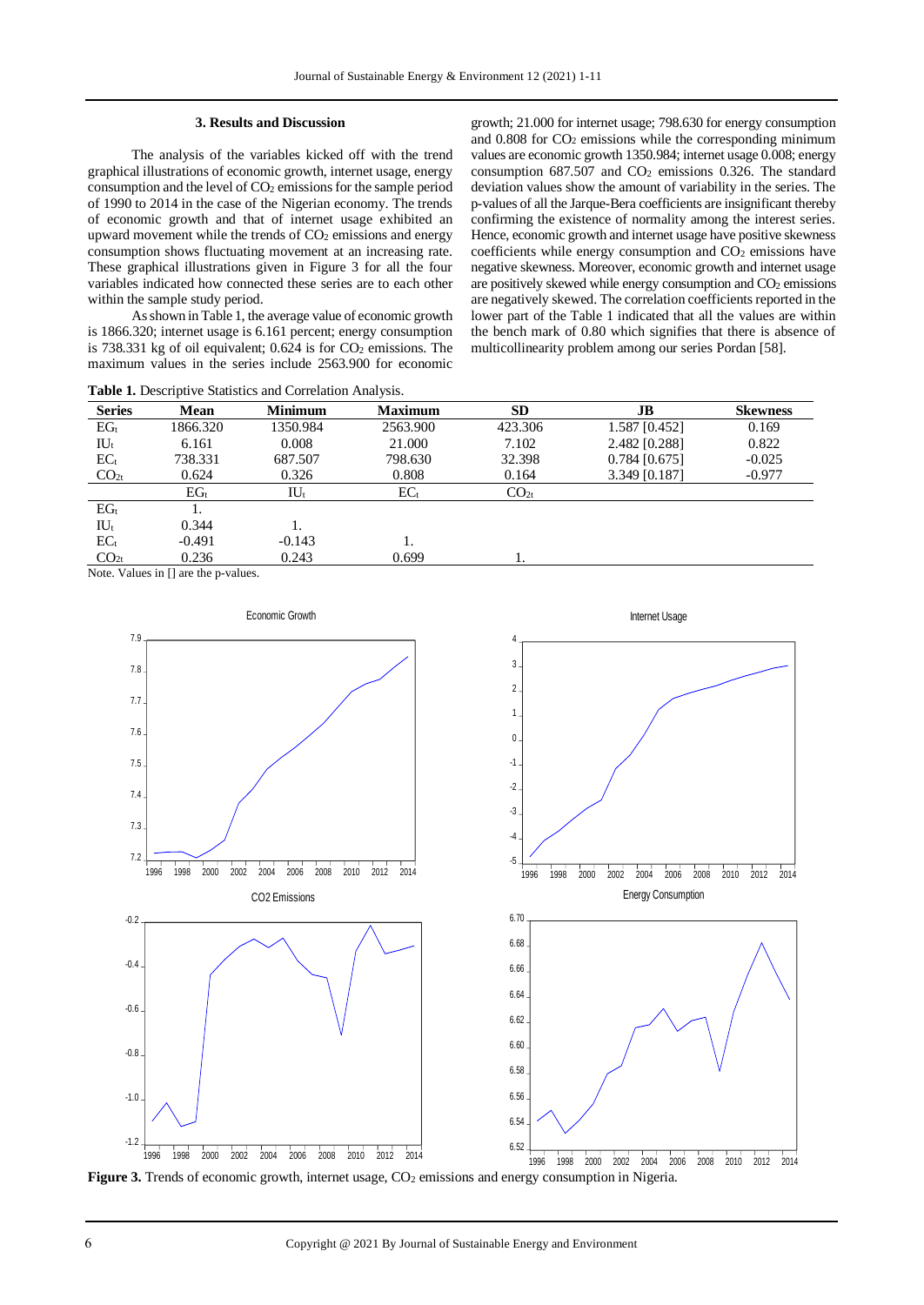| <b>Description</b>       | <b>Variables</b>   | t-Statistic  | Lag-Length     | <b>Break-Date</b> |
|--------------------------|--------------------|--------------|----------------|-------------------|
| Levels                   |                    |              |                |                   |
| Intercept                | $lnEG_t$           | $-1.493$     | $\overline{c}$ | 2007              |
|                          | $lnIU_t$           | $-2.019$     | 0              | 1999              |
|                          | lnEC <sub>t</sub>  | $-3.343$     | 3              | 2011              |
|                          | lnCO <sub>2t</sub> | $-6.201***$  | 0              | 1999              |
| Intercept and trend      | $lnEG_t$           | $-4.511$ **  | 2              | 2011              |
|                          | $lnIU_t$           | $-3.804$     | 3              | 2008              |
|                          | lnEC <sub>t</sub>  | $-3.002$     | $\theta$       | 2005              |
|                          | lnCO <sub>2t</sub> | $-3.511$     | 0              | 2003              |
| <b>First differences</b> |                    |              |                |                   |
| Intercept                | $lnEG_t$           | $-5.430$ *** | $\overline{2}$ | 2005              |
|                          | $lnIU_t$           | $-4.692**$   | 0              | 2005              |
|                          | $lnEC_t$           | $-5.796***$  | 2              | 2009              |
|                          | lnCO <sub>2t</sub> | $-6.094***$  | 0              | 2000              |
| Intercept and trend      | $lnEG_t$           | $-4.608**$   | 3              | 2002              |
|                          | $lnIU_t$           | $-4.543**$   | 0              | 2004              |
|                          | lnEC <sub>t</sub>  | $-4.775***$  | 0              | 2013              |
|                          | lnCO <sub>2t</sub> | $-4.714**$   | 0              | 2000              |

**Table 2.** Breakpoint unit root test result.

All variables in natural logs, lag lengths are determined via SIC and the null of all test is unit root.

\*\* Indicates significance at 1%.

\*\* Indicates significance at 5%.

\* Indicates significance at 10%

# **Table 3.** Optimum Lag Selection Result.

| Lag                          | LogL            | LR        | <b>FPE</b> | <b>AIC</b>             | SC         | HQ         |
|------------------------------|-----------------|-----------|------------|------------------------|------------|------------|
|                              | 39.208          | NA        | 0.000      | $-4.142$               | $-3.946$   | $-4.122$   |
|                              | 107.529         | 96.453    | 0.000      | $-10.297$              | $-9.317$   | $-10.200$  |
|                              | 136.674         | $27.430*$ | $0.000*$   | $-11.844$ <sup>*</sup> | $-10.079*$ | $-11.668*$ |
| <b>VAR Diagnostic checks</b> |                 |           |            |                        |            |            |
| Serial Correlation Test:     | 8.204 [0.942]   |           |            |                        |            |            |
| <b>Normality Test:</b>       | 8.529 [0.577]   |           |            |                        |            |            |
| Heteroscedasticity Test:     | 159.864 [0.275] |           |            |                        |            |            |
| <b>Stability Test:</b>       | Stable          |           |            |                        |            |            |

Note. Values in  $\prod$  are the p-values.

After the descriptive and correlation analysis outcomes reported earlier, the empirical analysis continued with test for the unit root using the breakpoint unit root test and the result is reported in Table 2. The motive for applying the breakpoint unit root test rather than the traditional Augmented Dickey Fuller (ADF) and the Philip Perron (PP) tests for unit root is that the breakpoint unit root test has the power to tackle the problem of structural breaks in the series which the two traditional unit root tests of ADF and PP does not have. The outcome from the test in Table 2 indicated that virtually all the variables were stationary at first difference using both constant and trend. Therefore, all the variables are said to be integrated of order one or more commonly known as  $I(1)$ . Given that all the series are  $I(1)$  gave the perfect room for the application of Johansen test for cointegration and the VECM for the long-run, short-run and the error correction relationship among the variables.

Given that all the variables are stationary at first difference, the determination of the optimum lags that would give the best outcome for the cointegration relationship among the variables set in and the estimation of the main model. The optimum lag result offered in Table 3 revealed that lag 3 is the best lag for the model estimation as suggested by the five information criteria of LR, FPE, AIC, SC and HQ respectively. But given that the optimum lag is determine by the information criterion does not mean that the selected lag is free from the problem of serial correlation and others and for that reason, we have carried out some diagnostic tests on the selected lag and the outcome is presented in the lower part of the Table 3. The diagnostic test outcomes revealed that the selected lag is free from the problem of serial correlation, heteroscedasticity, normal distributed as indicated by their p-values greater than 0.05 and it is stable as indicated by the inverse roots of AR characteristic polynomial in Figure 4. Therefore, the maximum lag for this research paper is 3.

verse Roots of AR Characteristic Polynomial



After knowing that the best lags for the analysis to be 3 and the optimum lag is free from all the problems using some diagnostic checks, then the determination of the long-run equilibrium relationship became imperative and the result of the cointegration relationship using Johansen and Juselius test for cointegration is given in Table 4. The outcome indicated that there is an existence of strong single cointegration equation in the trace statistics and max-eigen value models and it is therefore concluded that there is long-equilibrium association among our variables and they said to move together in the long run.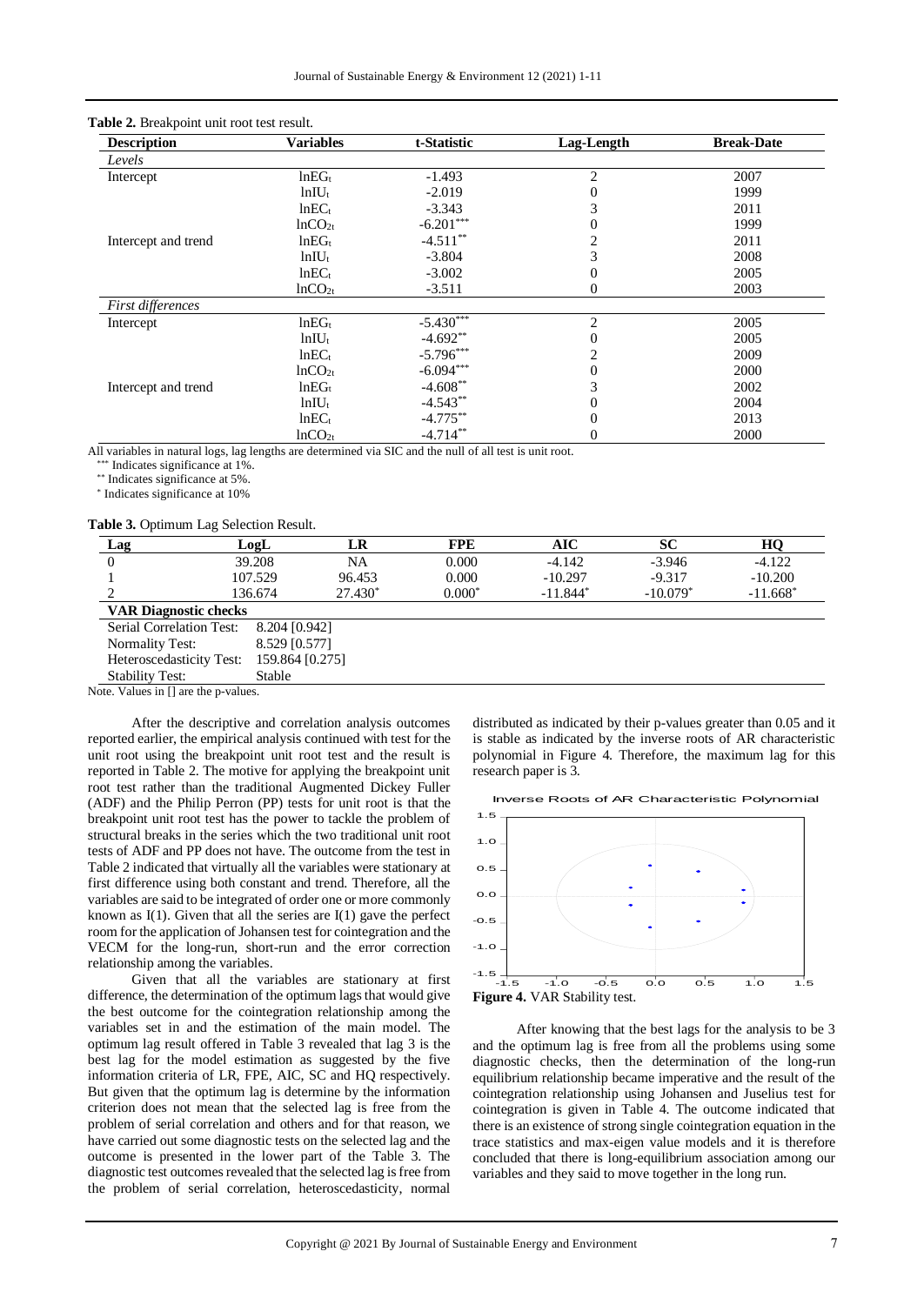| H <sub>o</sub> | <b>Eigenvalue</b> | J trace             | Jmax                | 5%-Critical values |
|----------------|-------------------|---------------------|---------------------|--------------------|
| $C = 0$        | 0.971             | $83.862***$ [0.000] | $60.606***$ [0.000] | 27.584             |
| $C \leq 1$     | 0.555             | 23.255 [0.233]      | 13.794 [0.328]      | 21.131             |
| $C \leq 2$     | 0.357             | 9.461 [0.324]       | 7.521 [0.429]       | 14.264             |
| $C \leq 3$     | 0.107             | 1.940 [0.163]       | 1.940 [0.163]       | 3.841              |

**Table 4.** Johansen-Juselius Cointegration Test Result.

Note. Values in [] are the p-values.

| <b>Table 5.</b> Short-Run and Error Correction Result. |
|--------------------------------------------------------|
|--------------------------------------------------------|

| <b>Series</b>              | Coefficient | <b>Std. Error</b>       | t-Statistic | <b>P-values</b> |
|----------------------------|-------------|-------------------------|-------------|-----------------|
| Constant                   | $0.057***$  | 0.014                   | 4.078       | 0.000           |
| $\Delta E G_{t-1}$         | $-0.234$    | 0.325                   | $-0.720$    | 0.475           |
| $\Delta \text{IU}_{t-1}$   | $-0.024$    | 0.019                   | $-1.251$    | 0.217           |
| $\Delta$ EC <sub>t-1</sub> | $0.533*$    | 0.305                   | 1.743       | 0.088           |
| $\Delta CO_{2t-1}$         | $-0.119**$  | 0.046                   | $-2.586$    | 0.013           |
| $ECTt-1$                   | $0.208***$  | 0.071                   | 2.899       | 0.005           |
|                            |             | <b>Diagnostic Tests</b> |             |                 |
| $\mathbb{R}^2$             | 0.567       | A. Serial Correlation:  | 15.310      | 0.502           |
| Adj- $R^2$                 | 0.370       | B. Normality Test:      | 4.627       | 0.796           |
| $D/W$ -Stat.               | 2.044       | C. Heteroscedasticity:  | 91.504      | 0.716           |

Note. A. VECM Serial Correlation Test

B. VECM Jarque Bera Test

C. VECM Heteroscedasticity Test

\*\*\*, \*\* & \* represent 1, 5 and 10% levels of significance.

The existence of cointegration relationship among our interest variables as given in the Table 4 necessitated the estimation of the long-run and short-run relationships among the variables and the estimation was done using VECM and the outcome is reported in Equation (16) and Table 5, respectively. In Equation (11), internet usage has significant positive impact on economic growth as shown by the positive sign and the t-statistic value presented in []. Precisely, one percent increase in internet usage caused 0.063 percent increase in economic growth in the long-run period. This is in consistent with work of Salahuddin et al. [59] for OECD countries. Similarly, energy consumption exerted significant positive impact on the economic growth of Nigeria in the long-run as shown by the positive sign and the t-statistic value presented in []. Specifically, one percent increase in energy consumption in the country is associated with 6.445 percent increase in economic growth in the long-run within the study period. This finding corroborates the empirical findings of Damette and Seghir [60]; Cakmak [61]. But contradict the outcome of Kouton and Amonle [62] for Cote d'Ivoire who reported insignificant relationship between energy consumption and economic growth. However, carbon emissions possessed negative and significant relationship with economic growth as indicated by the negative sign and the t-statistic value. This implies that percentage increase in carbon emissions is associated with 0.920 percent decrease in economic growth in the long-run and this is possible because the country is not well industrialized as well as inactive workable policy measures to tackle the menace of environmental pollution. This finding contradicts the finding of Arouri et al. [63] and in the case of 12 MENA nations who reported positive and significant relationship between CO<sub>2</sub>

emissions and economic growth.  
\n
$$
\ln EG_{t} = 35.530 + 0.063 \ln IU_{t} + 6.445 \ln EC_{t} - 0.920 \ln CO_{2t} + \varepsilon_{t}
$$
\n
$$
[-12.522] \qquad [-18.767] \qquad [24.692] \quad (16)
$$

After the long-run relationship result given in Equation (16) which indicated that the existing relationship between economic growth with internet usage and economic growth with energy consumption is positive while that of economic growth and carbon dioxide emissions is negative.

Here comes to the short-run and error correction results as offered in Table 5. The outcomes indicated that energy consumption has significant positive impact on economic growth in the short-run. Specifically, a percentage change in energy consumption is associated with 0.533 percent increase in economic growth. While CO<sup>2</sup> emissions has significant negative impact on the economic growth in the short-run. Hence, a percentage change in the  $CO<sub>2</sub>$  emissions is associated with 0.119 percent decrease in economic growth. Therefore, the short-run result in terms of energy consumption and  $CO<sub>2</sub>$  emissions is in line with that of the longrun. The speed of adjustment is indicated by the value of the error correction term. The value of the error correction term (ECT) is 0.208 which means that adjustment speed from the short-run dynamic disequilibrium position back to the equilibrium position is at 20.8 percent every year within the study period. The R-square value of 0.567 implies that 56.7 percent variations in economic growth is explained by internet usage, energy consumption and CO<sup>2</sup> emissions while the remaining 43.3 percent is captured by error term.

The adjusted R-square value of 0.370 indicated that due to adjustment in the model, 37 percent variations in economic growth is responsible by internet usage, energy consumption and CO<sup>2</sup> emissions respectively while 63 percent variation is accounted by other factors that are not captured in our model. The Durbin Watson value of 2.04 indicated that there is absence of first order serial correlation problem in our estimated model because the DW value fall within the range of 1.5-2.5. The VECM result was subjected to some diagnostic checks of serial correlation, heteroscedasticity and normality problems and the results were reported in the lower part of Table 5. The diagnostic test results indicated that all the tests coefficients' p-values were insignificant which necessitated acceptance of null hypothesis for all the tests and concluded that the result of the VECM is free from above mentioned problems and therefore reliable for policy making.

Since the variables are cointegrated, here comes to the causal relationship among economic growth, energy consumption and CO<sup>2</sup> emissions using Granger causality test and the result of the test is offered in Table 6. The result indicated that there are unidirectional causalities flowing from internet usage to economic growth,  $CO<sub>2</sub>$  emissions to economic growth,  $CO<sub>2</sub>$  emissions to internet usage and economic growth to energy consumption. The causality between economic growth and energy consumption is in conformity with the empirical findings of Adom [64] in the case of Ghanaian economy, in the case of Algerian economy by Souhila and Kourbali [65]; Kalyoncu [66] for Armenia, and Ümit and Bulut [67] in the case of Turkey. The rest of the result can be obtained in Table 6.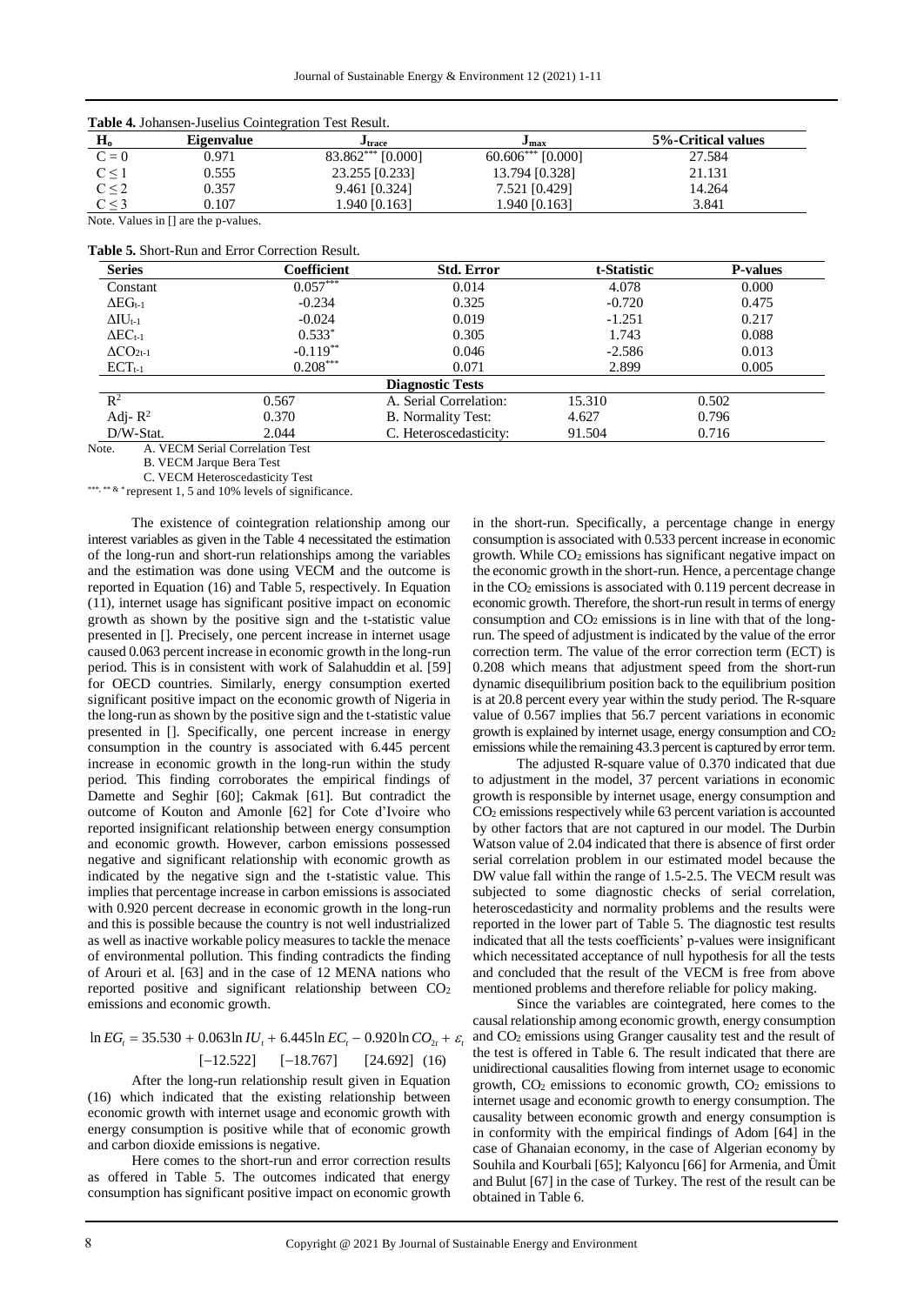| From               | Tо                 | <b>F-Statistic</b> | <b>P-values</b> |
|--------------------|--------------------|--------------------|-----------------|
| Internet usage     | Economic growth    | $2.894*$           | 0.094           |
| Energy consumption | Economic growth    | 0.614              | 0.557           |
| $CO2$ emissions    | Economic growth    | $3.270*$           | 0.073           |
| Energy consumption | Internet usage     | 0.601              | 0.563           |
| $CO2$ emissions    | Internet usage     | $9.421***$         | 0.003           |
| $CO2$ emissions    | Energy consumption | 0.969              | 0.407           |
| Economic growth    | Internet usage     | 0.975              | 0.404           |
| Economic growth    | Energy consumption | $4.130**$          | 0.043           |
| Economic growth    | $CO2$ emissions    | 0.107              | 0.899           |
| Internet usage     | Energy consumption | 2.571              | 0.117           |
| Internet usage     | $CO2$ emissions    | 0.116              | 0.891           |
| Energy consumption | $CO2$ emissions    | 0.055              | 0.946           |

**Table 6.** Granger Causality Result.

The test statistics follow a  $X^2$  distribution with 2 lags.

Indicates significance at 10%.

Indicates significance at 5%.

Indicates significance at 1%.

# **4. Conclusion**

A lot of studies have explored the influence of information and communication technology on economic growth and energy consumption on economic growth in different parts of the world. But, exploring the influence of internet usage and energy consumption on economic growth in the case of the Nigerian economy is still scarce. This current study examined the influence of internet usage and energy consumption on economic growth in the case of the Nigerian economy for the period of 1996 to 2014 using VECM approach.

The long-run equilibrium relationship among economic growth, energy consumption and carbon dioxide emissions were confirmed using the Johansen and Juselius test for cointegration. The VECM long-run result indicated that internet usage and energy consumption exerted significant positive impact on economic growth which means that access to internet and energy consumption in the country contributed to the growth of the Nigerian economy while  $CO<sub>2</sub>$  emissions is having significant negative impact on economic growth.

In the short-run, the VECM result indicated that energy consumption is still having significant positive impact on economic growth while  $CO<sub>2</sub>$  emissions is having significant negative impact on economic growth. The speed of adjustment from the short-run dynamic disequilibrium back to the equilibrium position is low estimated at 20.8 percent every year within the sample period of 1990-2014.

Economic growth is granger caused by internet usage and  $CO<sub>2</sub>$  emissions which implies that there is unidirectional causality flowing from internet usage to economic growth and from CO<sup>2</sup> emissions to economic growth. Internet usage is granger caused by CO2 emissions while energy consumption is granger caused by economic growth. This implies that there is unidirectional causality running from CO<sub>2</sub> emissions to internet usage and economic growth to energy consumption respectively.

### **Conflict of Interest**

The authors declare no potential conflict of interest regarding the publication of this work.

# **Funding**

The authors received no financial support with regards to the research, authorship and publication of this paper.

#### **Acknowledgments**

The authors gratefully acknowledge the helpful reviews and comments from the editors and the reviewers, which improved this manuscript considerably.

# **ORCID iD**

Kabiru Saidu Musa https://orcid.org/0000-0002-9363-9721

# **References**

- [1] Chavanne, X., Schinella, S., Marquet, D., Frangil, J.P. and Le Masson, S. 2015. Electricity consumption of telecommunication equipment to achieve a telemeeting, *Applied Energy*, 137, 273-281, Available online: https://doi.org/10.1016/j.apenergy.2014.10.027.
- [2] Erdmann, L. and Hilty, L. 2010. Exploring the macroeconomic impacts of information and communication technologies on greenhouse gas emissions, *Journal of Industrial Ecology*, 14(5), 826-843.
- [3] Wissner, M. 2010. ICT, growth and productivity in the German energy sector-on the way to a smart grid?, *Utilities Policy*, 19(1), 14-19, Available online: https://www.sciencedirect.com/science/article/pii/S0957- 1787(10)00041-X.
- [4] Mathiesen, B.V., Lund, H., Connolly, D., Wenzel, H., Qstergaard, P.A., Moller, B. and Hvelplund, F.K. 2015. Smart energy systems for coherent 100% renewable energy and transport solution, *Applied Energy*, 145, 139-154.
- [5] Hamdi, H., Sbia, R. and Shahbaz, M. 2015. The nexus between electricity consumption and economic growth in Bahrain, *Economic Modelling*, 38, 227-237.
- [6] Salahuddin, M. and Alam, K. 2015. Internet Usage, electricity consumption and economic growth in Australia: A time series evidence, *Telematic and Informatics*, 32(4), 862-878, Available online: https://doi.org/10.1016/j.tele.2015.04.011.
- [7] Garimella, S. and Srinivasan, V. 2015. *A large-scale study of the effectiveness of multi-sensory learning technology for learning English as a second language time series evidence*, Available online:

https://www.englishhelper.com/whitepaper.pdf.

- [8] Heddeghem, V.W., Lambert, S., Lannoo, B., Colle, D., Pickavet, M. and Demeester, P. 2014. Trend in worldwide ICT electricity consumption from 2007 to 2012, *Computer Communications*, 50, 64-76.
- [9] Esen, O. and Bayrak, M. 2017. Does more energy consumption support economic growth in net energy-importing countries?, *Journal of Economics, Finance and Administrative Science*, 22(42), 75-98, Available online: https://doi.org/10.1108/jefas-01-2017-001.
- [10] IEA. 2014. *African Energy Outlook, A Focus on Energy Prospects in Sub-Saharan Africa*. World Energy Outlook Special Report, pp 1-237, Available online: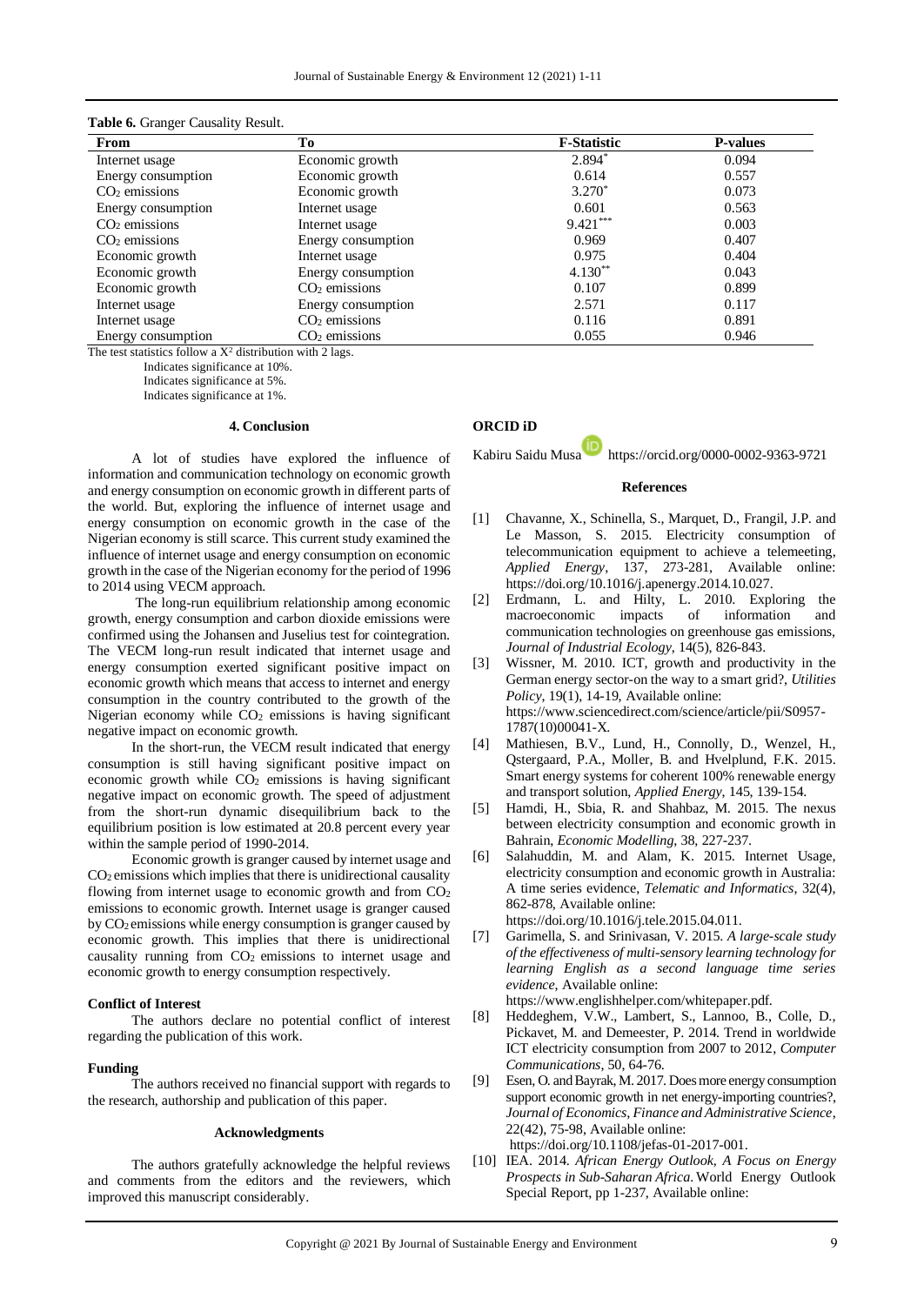https://www.icafrica.org/fileadmin/documents/Knowledge /Energy/AfricaEnergyOutlook-IEA.pdf.

- [11] Kavrakoğlu, I. 1981. *Ülke Ekonomisinde Enerji Sorunu ve Çözüm Yolları, ISO*, Istanbul, Yayın No: 8.
- [12] Mankiw, N.G. 2010, *Macroeconomics*, 7th edition. Worth Publishers, New York, NY.
- [13] Krugman, P. and Wells, R. 2010, *Microeconomics*, Worth Publishers, New York, NY.
- [14] Stern, D.I. 2000. Multivariate cointegration analysis of the role of energy in the US macroeconomy, *Energy Economics*, 22(2), 267-283, Available online: [http://dx.doi.org/10.1016/S0140-9883\(99\)00028-6.](http://dx.doi.org/10.1016/S0140-9883(99)00028-6)
- [15] Shiu, A. and Lam, P.L. 2004. Electricity consumption and economic growth in china, *Energy Policy*, 32(1), 47-54, Available online: http://dx.doi.org/10.1016/S0301- 4215(02)00250-1.
- [16] Altinay, G. and Karagol, E. 2004. Structural break, unit root, and the causality between energy consumption and GDP in Turkey, *Energy Economics*, 26(6), 985-994, Available online: http://dx.doi.org/10.1016/j.eneco.2004.07.001.
- [17] Odhiambo, N.M. 2009. Energy consumption and economic growth nexus in Tanzania: an ARDL bounds testing approach, Energy Policy, 37(2), 617-622, Available online: http://dx.doi.org/10.1016/j.enpol.2008.09.077.
- [18] Apergis, N. and Payne, J.E. 2010. Energy consumption and growth in South America: evidence from a panel error correction model, *Energy Economics*, 32(6), 1421-1426, Available online:

https://dx.doi.org/10.1016/j.eneco.2010.04.006.

- [19] Iyke, B.N. 2015. Electricity consumption and economic growth in Nigeria: a revisit of the energy growth debate, *Energy Economics*, 51, 166-176, Available online: http://dx.doi.org/10.1016/j.eneco.2015.05.024.
- [20] Akarca, A.T. and Long, T.V. 1980. Relationship between energy and GNP: A reexamination, *The Journal of Energy and Development*, 5(2), 326-331.
- [21] Yu, E.S.H. and Hwang, B.K. 1984. The relationship between energy and GNP: Further results, *Energy Economics*, 6(3), 186-190, Available online: http://dx.doi.org/10.1016/0140- 9883(84)90015-X.
- [22] Chang, Y. 2004. Bootstrap unit root tests in panels with cross-sectional dependency, *Journal of Econometrics*, 120(2), 263-293, Available online: http://dx.doi.org/10.1016/S0304-4076(03)00214-8.
- [23] Hondroyiannis, G., Lolos, S. and Papapetrou, E. 2002. Energy consumption and economic growth: Assessing the evidence from Greece, *Energy Economics*, 24(4), 319-336, Available online: https://dx.doi.org/10.1016/S0140-9883(02)00006-3.
- [24] Ozturk, I., Aslan, A. and Kalyoncu, H. 2010. Energy consumption and economic growth relationship: evidence from panel data for low- and middle-income countries, *Energy Policy*, 38(8), 4422-4428, Available online: http://dx.doi.org/10.1016/j.enpol.2010.03.071.
- [25] Cho, Y., Lee, J. and Kim, T.Y. 2007. The impact of ICT investment and energy price on industrial electricity demand: dynamic growth model approach, *Energy Policy*, 35(9), 4730-4738.
- [26] Sadorsky, P. 2012. Information communication technology and electricity consumption in emerging economies, *Energy Policy*, 48, 130-136.
- [27] Moyer, J.D. and Hughes, B.B. 2012. ICTs: Do they contribute to increased carbon emissions?, *Technol Forecast and Social Change*, 79(9), 19-31.
- [28] Al-Mulali, U., Sheau-Ting, L. and Ozturk, I. 2015. The global move towards internet shopping and its influence on pollution: An empirical analysis, *Environmental Science*

*and Pollution Research*, 22, 9717-9727, Available online: https://doi.org/10.1007/s11356-015-4142-2.

- [29] Zhang, C. and Liu, C. 2015. The impact of ICT industry on CO<sup>2</sup> emissions: a regional analysis in China, *Renewable and Sustainable Energy Reviews*, 44, 12-19.
- [30] Funk, J.L. 2015. IT and sustainability: new strategies for reducing carbon emissions and resource usage in transportation, *Telecommunication Policy*, 39, 861-874, Available online: http://dx.doi.org/10.1016/j.telpol.2015.07.007.
- [31] Ishida, H. 2015. The effect of ICT development on economic growth and energy consumption in Japan, *Telematic and Informatic*, 32, 79-88.
- [32] Apergis, N., Chang, T., Gupta, R. and Ziramba, E. 2016. Hydroelectricity consumption and economic growth nexus: Evidence from a panel of ten largest hydroelectricity consumers, *Renewable and Sustainable Energy Reviews*, 62, 318-325.
- [33] Kraft, J. and Kraft, A. 1978. On the relationship between energy and GNP, *The Journal of Energy and Development*, 3(2), 401-403.
- [34] Acaravci, A. and Ozturk, I. 2010. On the relationship between energy consumption, CO<sub>2</sub> emissions and economic growth in Europe, *Energy*, 35(12), 5412-5420, Available online: https://doi.org/10.1016/j.energy.2010.07.009.
- [35] Tagcu, T.C., Ozturk, I. and Aslan, A. 2012. Renewable energy and non-renewable energy consumption and economic growth. Relationship revisited: Evidence from G7 countries, *Journal of Energy Economics*, 36(6), 1942-1950.
- [36] Oriakhi, D.E. and Osaze, I.D. 2013. Oil price volatility and its consequences on the growth of the Nigerian economy: An examination (1970-2010), *Asian Economic and Financial Review*, 3(5), 683-702.
- [37] Sebri, M. and Ben-Salha, O. 2014. On the causal dynamics between economic growth, renewable energy consumption, CO<sup>2</sup> emissions and trade openness: fresh evidence from BRICS countries, *Renewable and Sustainable Energy Reviews*, 39, 14-23.
- [38] Apergis, N. and Payne, J.E. 2014. Renewable energy, output, CO<sup>2</sup> emissions, and fossil fuel prices in Central America: evidence from a nonlinear panel smooth transition vector error correction model, *Energy Economics*, 42, 226-232.
- [39] Ohler, A. and Fetters, I. 2014. The causal relationship between renewable electricity generation and GDP growth: A study of energy sources, *Energy economics*, 43, 125-139.
- [40] Ebele, E. 2015. Oil price volatility and economic growth in Nigeria: An empirical investigation, *European Journal of Humanities and Social Sciences*, 34(1), 1901-1918.
- [41] Kahia, M., Aïssa, M.S.B. and Charfeddine, L. 2016. Impact of renewable and non-renewable energy consumption on economic growth: New evidence from the MENA Net Oil Exporting Countries (NOECs), *Energy*, 116, 102-115.
- [42] Khodeir, A.N. 2016. The Relationship between the generation of electricity from renewable resources and unemployment: An empirical study on the Egyptian economy, *Arab Economic and Business Journal*, 11(1), 16-30.
- [43] Amri, F. 2017. Intercourse across economic growth, trade and renewable energy consumption in developing and developed countries, *Renewable and Sustainable Energy Reviews*, 69, 527-534.
- [44] Mukhtarov, S., Mikayilov, J.I. and İsmayılov, V. 2017. The relationship between energy consumption and economic growth: Evidence from Azerbaijan, *International Journal of Energy Economics and Policy*, 7(6), 32-38.
- [45] Khobai, H. and Le Roux, P. 2017. The relationship between energy consumption, economic growth and carbon dioxide emissions: The case of South Africa, *International Journal of Energy Economics and Policy*, 7(3), 102-109.